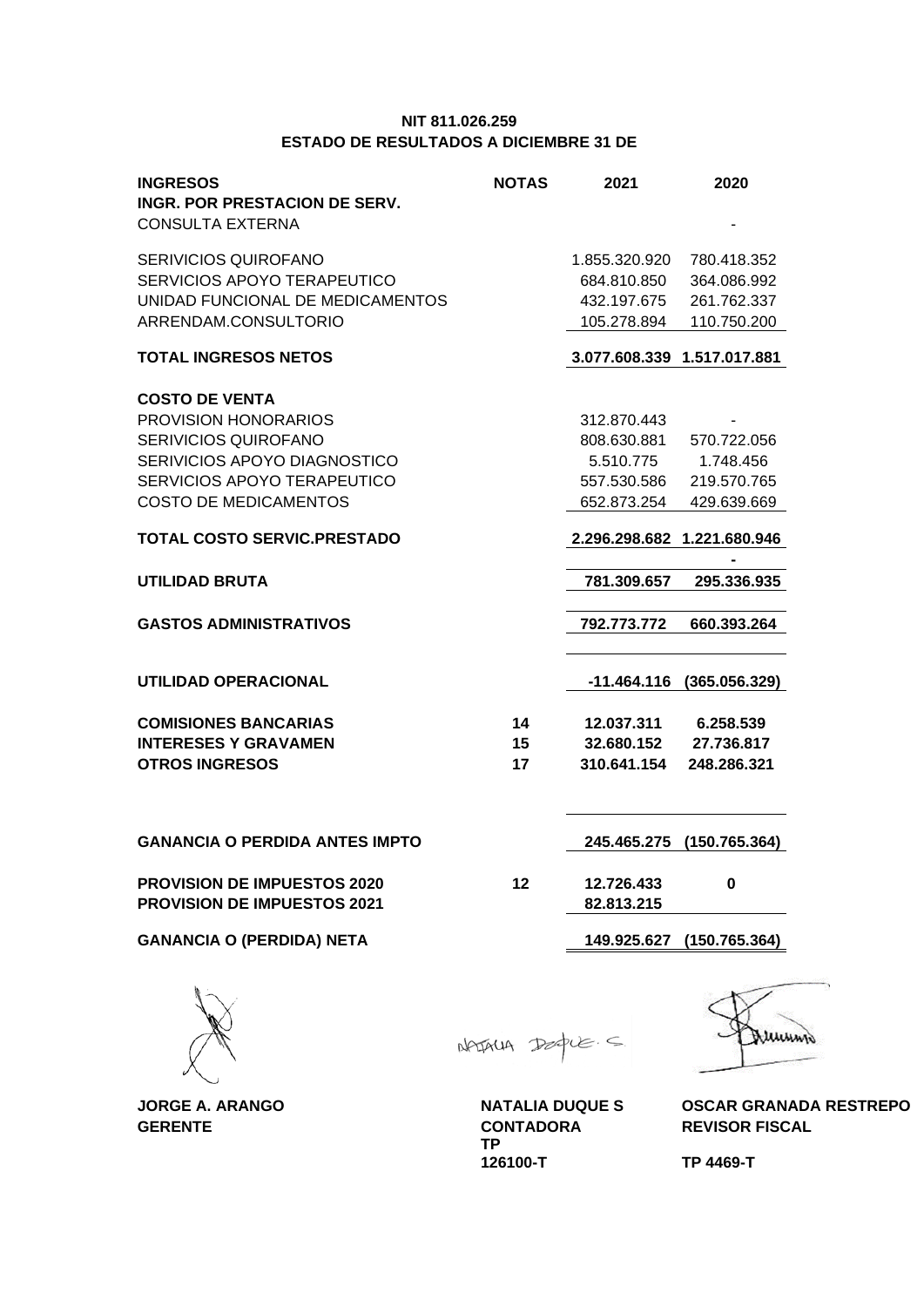## **BIOFORMA S.A. MEDICINA ESPECIALIZADA NIT 811.026.259 BALANCE GENERAL A DICIEMBRE 31 DE**

**ACTIVOS**

|                                                                        | <b>NOTAS</b> | 2021        | 2020        |
|------------------------------------------------------------------------|--------------|-------------|-------------|
| <b>ACTIVO CORRIENTE</b>                                                |              |             |             |
| CAJA Y BANCOS                                                          |              | 57.426.235  | 26.206.270  |
| INVERSIONES CORTO PLAZO (FIDUCIA)                                      |              | 100.954.048 | 66.859.237  |
| <b>CUENTAS POR COBRAR CLIENTES</b>                                     | 3            | 495.649.263 | 341.555.535 |
| OTROS DEUDORES                                                         | 4            | 52.049.137  | 3.320.000   |
| <b>INVENTARIOS</b>                                                     | 5            | 162.756.989 | 68.031.027  |
| <b>GASTOS PAGADOS POR ANTICIPADO</b><br>IMPUESTO A FAVOR Y RETENCIONES | 6            | 2.641.158   | 2.641.158   |
| RENTA Y CREE                                                           | 7            | 70.779.762  | 312.726.804 |
| <b>TOTAL ACTIVO CORRIENTE</b>                                          |              | 942.256.592 | 821.340.031 |
|                                                                        |              |             |             |
|                                                                        |              |             |             |
|                                                                        |              |             |             |
|                                                                        |              |             |             |

| <b>PROPIEDAD PLANTA Y EQUIPO</b>             | 8 |                |                |
|----------------------------------------------|---|----------------|----------------|
| ACT. FIJOS DEPRECIABLES                      |   | 1.878.359.223  | 1.710.586.279  |
| DEPRECIACION ACUMULADA                       |   | -1.456.351.674 | -1.379.794.192 |
| <b>TOTAL ACTIVOS FIJOS</b>                   |   | 422.007.549    | 330.792.087    |
| <b>CARGOS DIFERIDOS</b>                      | 9 | 9.003.029      | 25.315.524     |
| <b>INVERSIONES LARGO PLAZO (Q EL TESORO)</b> |   | 152.000.000    | 152.000.000    |
| <b>TOTAL ACTIVOS</b>                         |   | 1.525.267.170  | 1.329.447.642  |